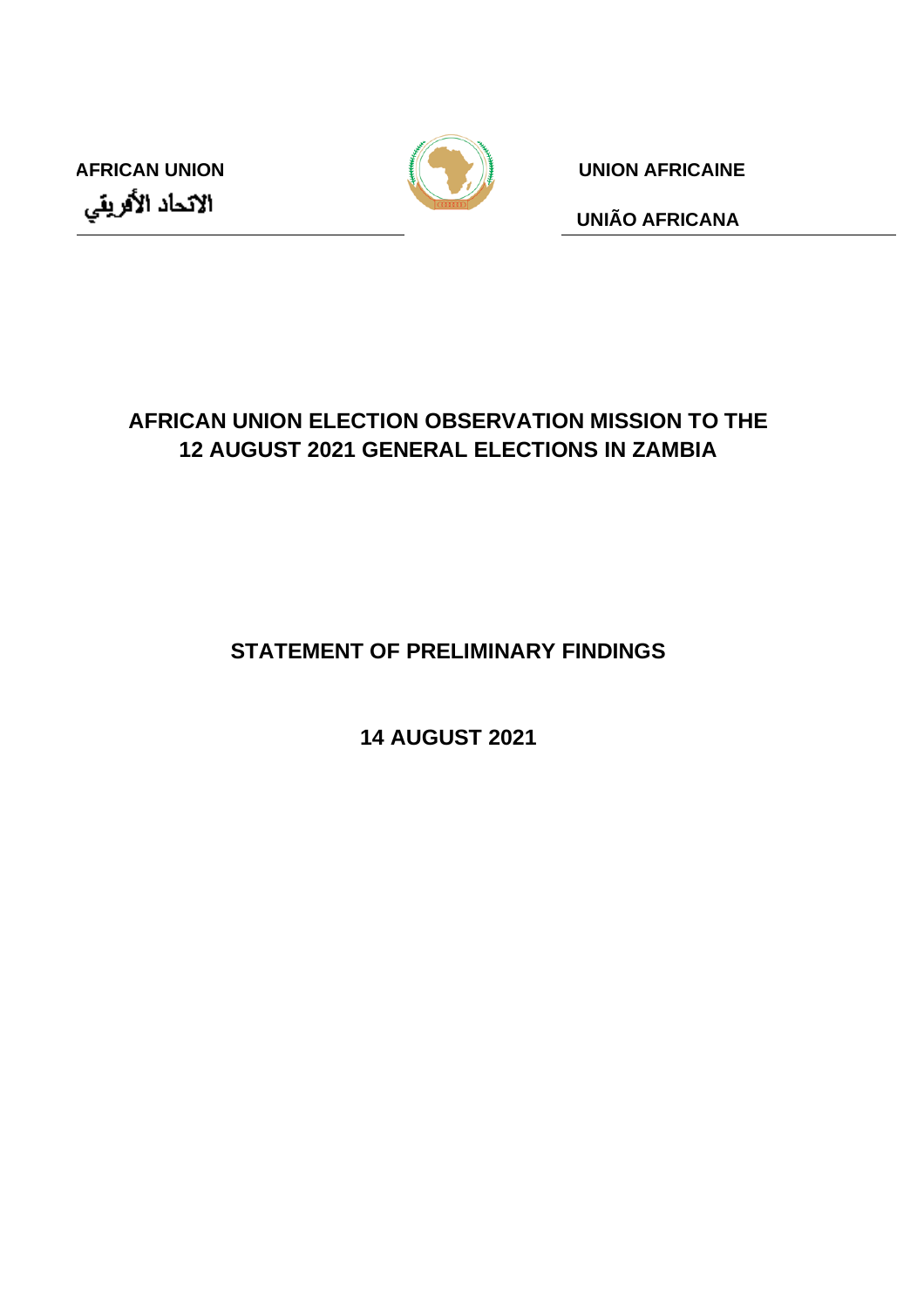# **INTRODUCTION**

- 1. The Republic of Zambia held its general elections on 12 August 2021, the 7th since the reintroduction of multiparty politics in 1991. As such, the country enjoys an enviable track record of regularly conducting democratic elections in keeping with its national and international obligation<sup>1</sup>. It has also remained relatively stable since attaining independence in 1964.
- 2. Following an invitation from the Government of Zambia and as part of its mandate to deepen democratic governance in Africa, the African Union (AU) deployed a Short Term Election Observation Mission (EOM) on 4 August 2021. The Mission which comprised 30 observers, four (4) independent electoral experts and a technical team was led by His Excellency Dr. Ernest Bai Koroma, former President of the Republic of Sierra Leone, who was assisted by H.E Dr. Speciosa Naigaga Wandira Kazibwe, former Vice President of the Republic of Uganda, and Amb. Bankole Adeoye, AU Commissioner for Political Affairs, Peace and Security.
- 3. The AU Election Observation Mission (AUEOM) assessed Zambia's 2021 general elections against its continental obligations for democratic elections contained in the 2007 African Charter on Democracy, Elections and Governance (ACDEG), the 2002 OAU/AU Declaration on Principles Governing Democratic Elections in Africa, the 1981 African Charter on Human and Peoples Rights (ACHPR) and other relevant international instruments, as well as Zambia's national legal framework governing elections.
- 4. The AUEOM undertook its activities in accordance with the 2002 AU Guidelines for Elections Observation and Monitoring Missions and the 2005 Declaration of Principles for International Election Observation. In this regard, it conducted a two-day briefing for its observers and held consultations with key electoral stakeholders, including the Electoral Commission of Zambia (ECZ), political parties and candidates, security agencies, representatives of civil society organisations, media, Diplomatic Corps among others.

<sup>1</sup> Art. 56(1) of Zambia's 2016 Constitution; Art.17 of ACDEG; Art.3(4)of ACHPR; Art.25(b) of ICCPR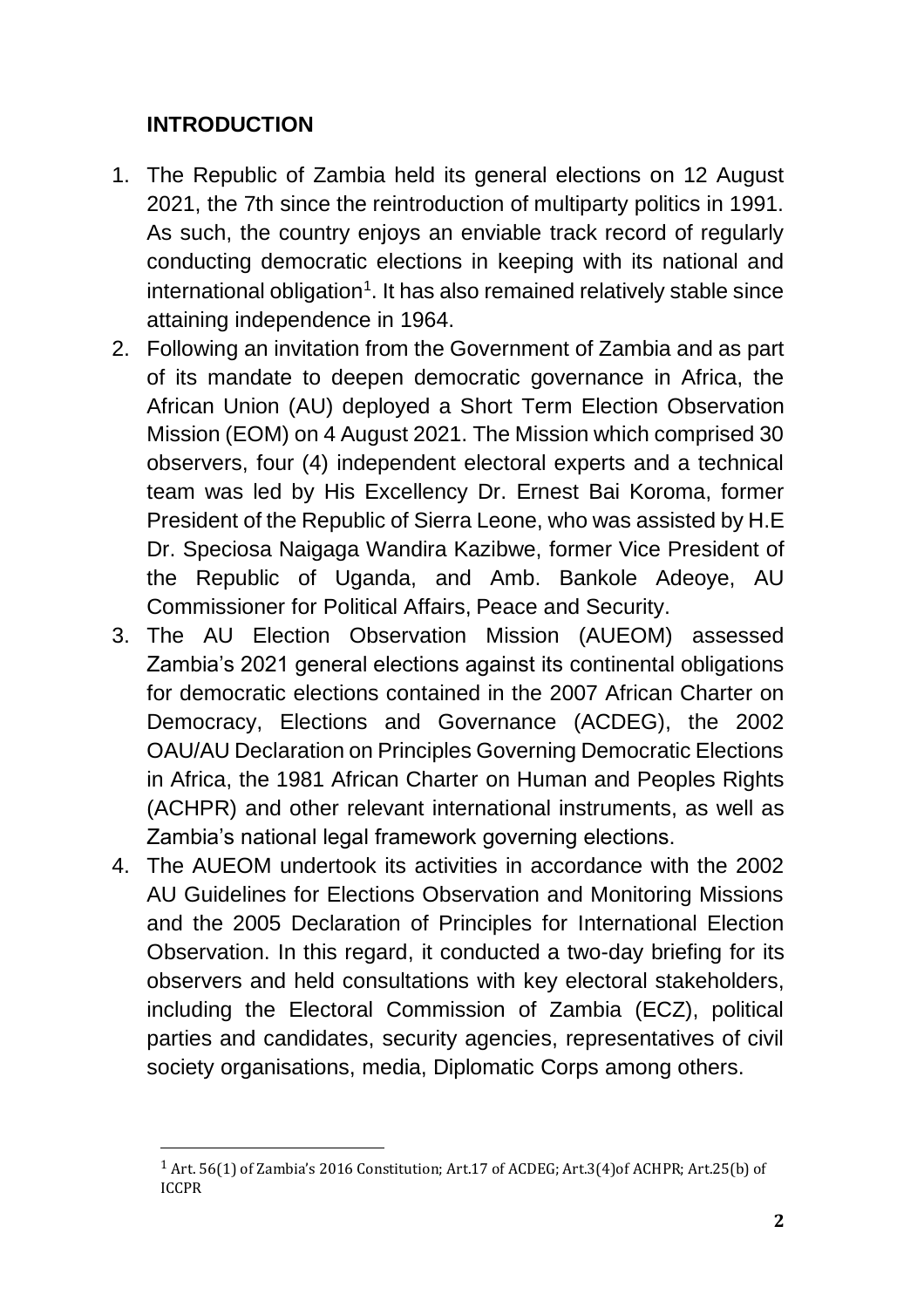- 5. This Statement is preliminary and presents the Mission's main observations and findings of the electoral process thus far. It is issued while tabulation and announcement of election results are ongoing. Therefore, this is not an overall and final assessment of the electoral process. The Mission will continue to observe the results management process and resolution of electoral disputes, and will issue a final report which will contain detailed recommendations for improvement of future elections in Zambia.
- 6. The main findings of the Mission include:

# **Political context of the Elections**

- 7. The AUEOM notes that the 2021 general elections took place against a backdrop of heightened political tension in the country that can be traced back to the 2016 disputed elections, where postelection violence resulted in the arrest and detention of several opposition members.
- 8. The tense political situation was compounded by a shrinking economy which was exacerbated by the global Covid-19 pandemic that has resulted in increased socio-economic inequalities and social disenchantment by citizens.
- 9. Evidence of the heightened political situation in the country can be seen from the spate of violence, hate speech and misinformation reportedly carried out by political parties supporters, particularly those from the Patriotic Front (PF) and the United Party for National Development (UPND), during the election campaigns. Concerns over the increased spate of violence prompted the deployment of the military for the first time during an electoral process. The AUEOM notes that this deployment elicited mixed reactions from stakeholders, with some viewing it as needed to ensure law and order, while others, mainly opposition parties, were skeptical about the intention for the deployment of the military during the elections. However, since their deployment, the Mission has not received any report of human rights abuse by the military.
- 10. Sixteen (16) candidates contested the presidential election, but the political landscape is dominated by two major political parties, the PF led by incumbent President Edgar Lungu and the UPND led by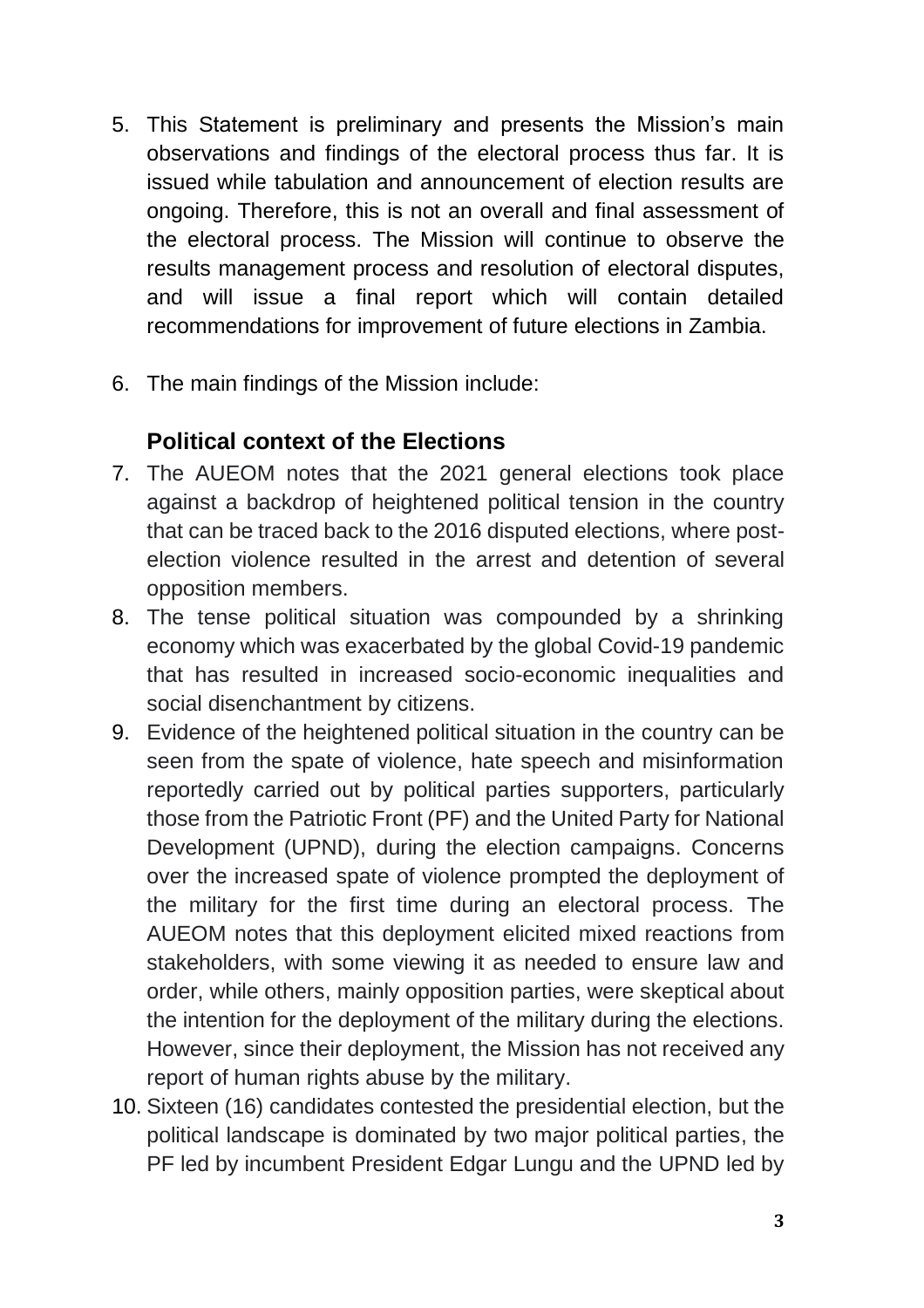Hakainde Hichilema. This was the third time in a row that the two candidates competed against each other, with the previous two decided by narrow margins.

11. The AUEOM notes that the results of both the 2015 and 2016 presidential elections were disputed by the UPND.

### **Legal Framework**

- 12. The 2021 elections were conducted under a legal framework made up of the 2016 Constitution (as amended 2019), the Electoral Processes Act of 2016 (as amended 2021), the Electoral Commission Act of 2016 (as amended 2021), the Societies Act (Chapter 119), the 1991 Local Government Election Act, and the 1955 Public Order Act. Other important regulations which governed the elections include the Standard Operating Procedures (SOPs) Against Covid-19.
- 13. The Mission notes that, after the 2016 general elections, several reforms were made, including amendments to the Electoral Process Act, which extended the right to vote to prisoners, and amendments to the Electoral Commission Act, which entrenched the security of tenure of electoral commissioners.
- 14. The Mission notes concerns by several stakeholders of the selective application of the 1955 Public Order Act during the 2021 elections, particularly against opposition parties. In the same vein, the opposition complained about the administration of the Covid-19 pandemic SOPs by State agencies, which they deemed as discriminatory and used to curtail their freedoms of movement and assembly.

### **Election Administration**

- 15. The Electoral Commission of Zambia (ECZ), an autonomous body established under Article 229 of the Constitution, is the sole body mandated to facilitate, conduct and supervise electoral processes.
- 16. The ECZ commenced the preparations for the 2021 General elections with the delimitation of constituencies and wards, compilation of new voters' register using biometric systems, the nomination of candidates, civic and voter education, and accreditation of observers, among others. The Mission notes that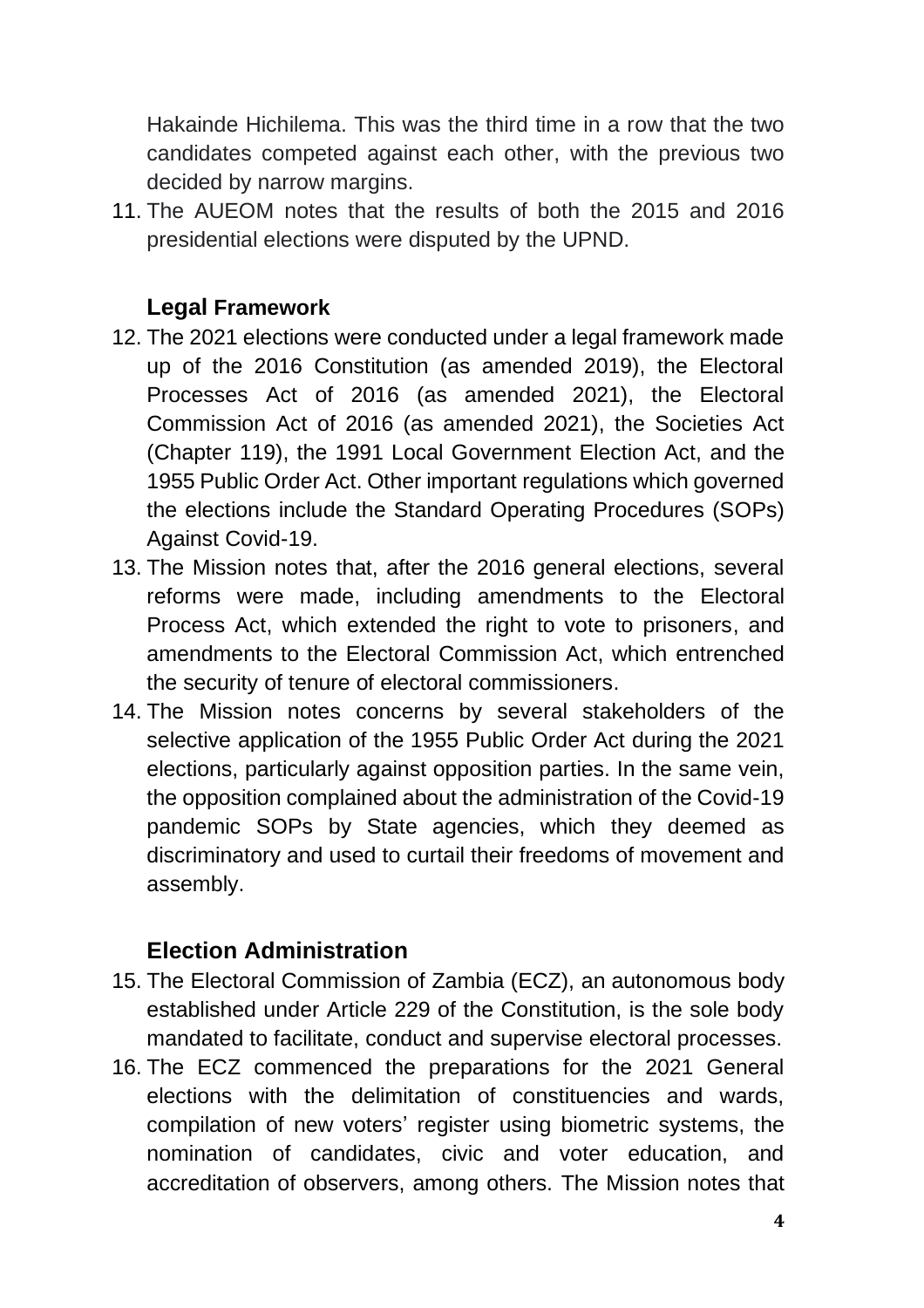the ECZ carried out these activities on time and per its electoral calendar.

17. However, the Mission received reports from some stakeholders about inadequate consultation and provision of information by ECZ in the implementation of key electoral processes, which undermines public trust and confidence. It also notes concerns about the restriction to five (5) domestic monitors per organization in each constituency, which impede these organizations' ability to comprehensively monitor the electoral process.

# **Voter Registration**

- 18. The ECZ compiled a new voters' register using biometric systems from 9 November and 20 December 2020. At the end of the registration exercise, a total of 7,023,499 voters were registered, which is about 83.5% of projected eligible persons.
- 19. While the Mission was informed that the previous voters' register was outdated and contained an estimated 1.4 million deceased persons, concerns were raised over the accuracy and credibility of the new register. Stakeholders' call for an independent audit of the new register to assess its comprehensiveness and accuracy were dismissed by the ECZ because there is no provision for this in the legal framework and that the register had already been exhibited and certified.
- 20. The ECZ's stance regarding the concerns about the accuracy and credibility of the voters' register contributed to deep distrust between it and the opposition parties and some civil society organisations.

# **Campaigns**

- 21. Campaigns were held between 14 May and 11 August 2021. The AUEOM acknowledges efforts made by political parties to adhere to Covid-19 restrictions in adopting alternative campaign strategies such as door-to-door and virtual campaigns, to prevent the spread of the virus.
- 22. The AUEOM notes reports from stakeholders that campaigns were marred by politically motivated violence which, in some instances, prompted the ECZ to suspend or bar some candidates from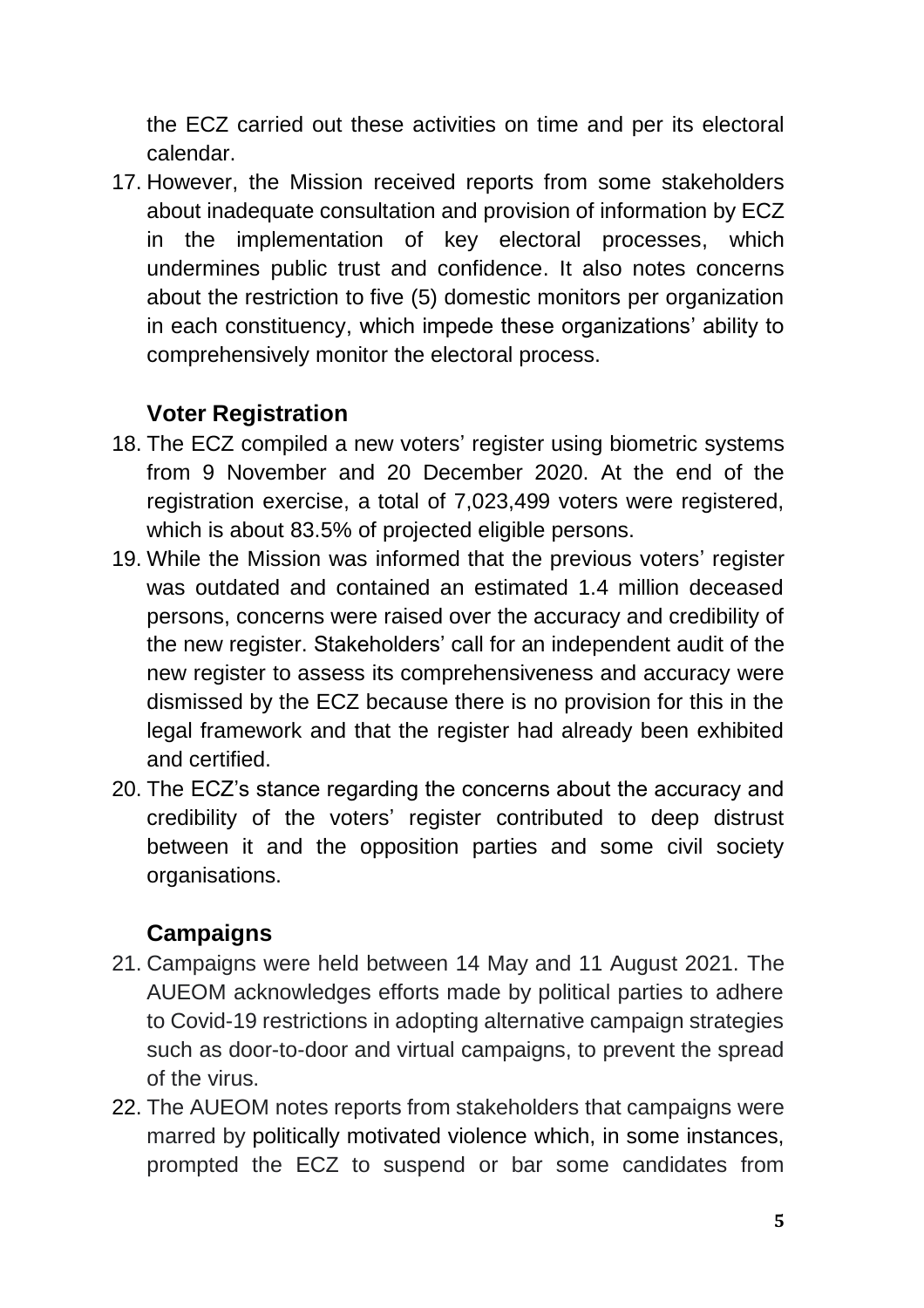campaigning. The AUEOM condemns acts of violence during elections as this is a violation of human rights and also has implications on effective participation.

### **Inclusion in Electoral Processes**

- 23. Following the Constitutional Court ruling in 2017 (216/CC/0013) for prisoners' right of vote to be upheld, about 20,000 eligible inmates were registered and allowed to vote in the 2021 elections. The Mission commends Zambian stakeholders for taking exceptional measures to enfranchise prisoners.
- 24. Although Zambia has an enabling legal framework for women's political and social inclusion, their participation in the 2021 electoral process was low. For instance, women constituted only about 6%, 21%, and 12% in the presidential, parliamentary and council chairperson elections, respectively.
- 25. However, the AUEOM noted that the running mates for the two major parties are women and that they formed the majority (52.7%) of registered voters in the 2021 elections.

### **The Media Environment**

- 26. Zambia's Constitution guarantees media freedom and access for all citizens, especially during election campaigns. The country has a diverse and pluralistic media profile, with over 40 radio stations, over 10 newspapers, more than a dozen television stations, and an active social media landscape.
- 27. Despite this diversity, the media landscape remains polarised along political party lines. The campaign period witnessed a noticeable increase in hate speech, misinformation, and cyberbullying through various media channels.
- 28. The election coverage by the public broadcaster, Zambia National Broadcasting Corporation (ZNBC), was perceived by some stakeholders as biased in favour of the ruling party.
- 29. The AUEOM notes the passage of the Cyber Security and Cyber Crimes Act in March 2021 in response to increasing cybercrimes. However, concerns were raised by stakeholders on its potential adverse effect on the freedom of expression and right to privacy.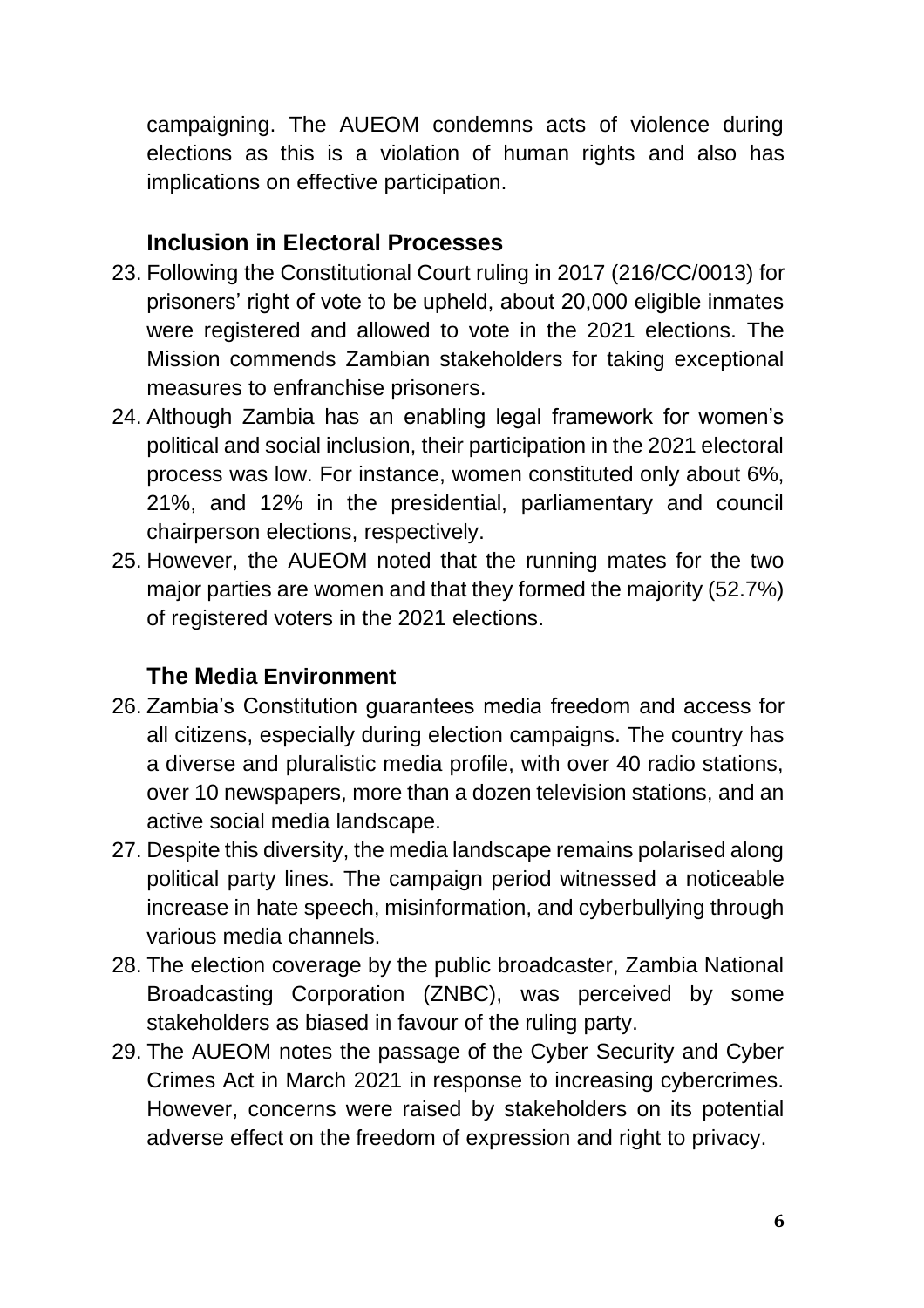### **Role of Civil Society Organisations**

- 30. The AUEOM notes the active participation of Civil Society Organizations (CSOs) in the electoral process. To enhance the credibility and transparency of the electoral processes, the ECZ accredited several CSOs which deployed monitors across the country on election day.
- 31. The Mission learned that due to the Covid-19 pandemic, accreditation was restricted to five (5) monitors per constituency for each organization which limits their ability to comprehensively monitor the voting process. Additionally, the new accreditation requirements involving notarized forms and in-person presence were deemed costly and time-consuming.

# **Electoral Dispute Resolution**

- 32. The Mission notes the establishment of various election-related dispute resolution mechanisms such as the Conflict Management Committees, the Local Government Elections Tribunals (LGETs), the High Court, and the Constitutional Court.
- 33. According to Article 103 of the Constitution, election petitions for presidential results must be determined by the Constitutional Court within 14-days of the filling of the petition. This timeframe is deemed by most stakeholders as insufficient to hear and determine a petition on its merits.

### **Covid-19 Preventive Measures**

34. The Covid-19 pandemic was a key challenge to the electoral process. However, the Mission notes that the ECZ and other stakeholders put in place preventive measures to ensure that Zambians participate safely in the process. These measures include the development of Standard Operating Procedures (SOPs) Against Covid-19, optimization of digital platforms for voter sensitisation, the mandatory wearing of masks at the polls, social distancing, and hand sanitizing/washing. However, on Election Day the Mission observed these measures were not systematically adhered to.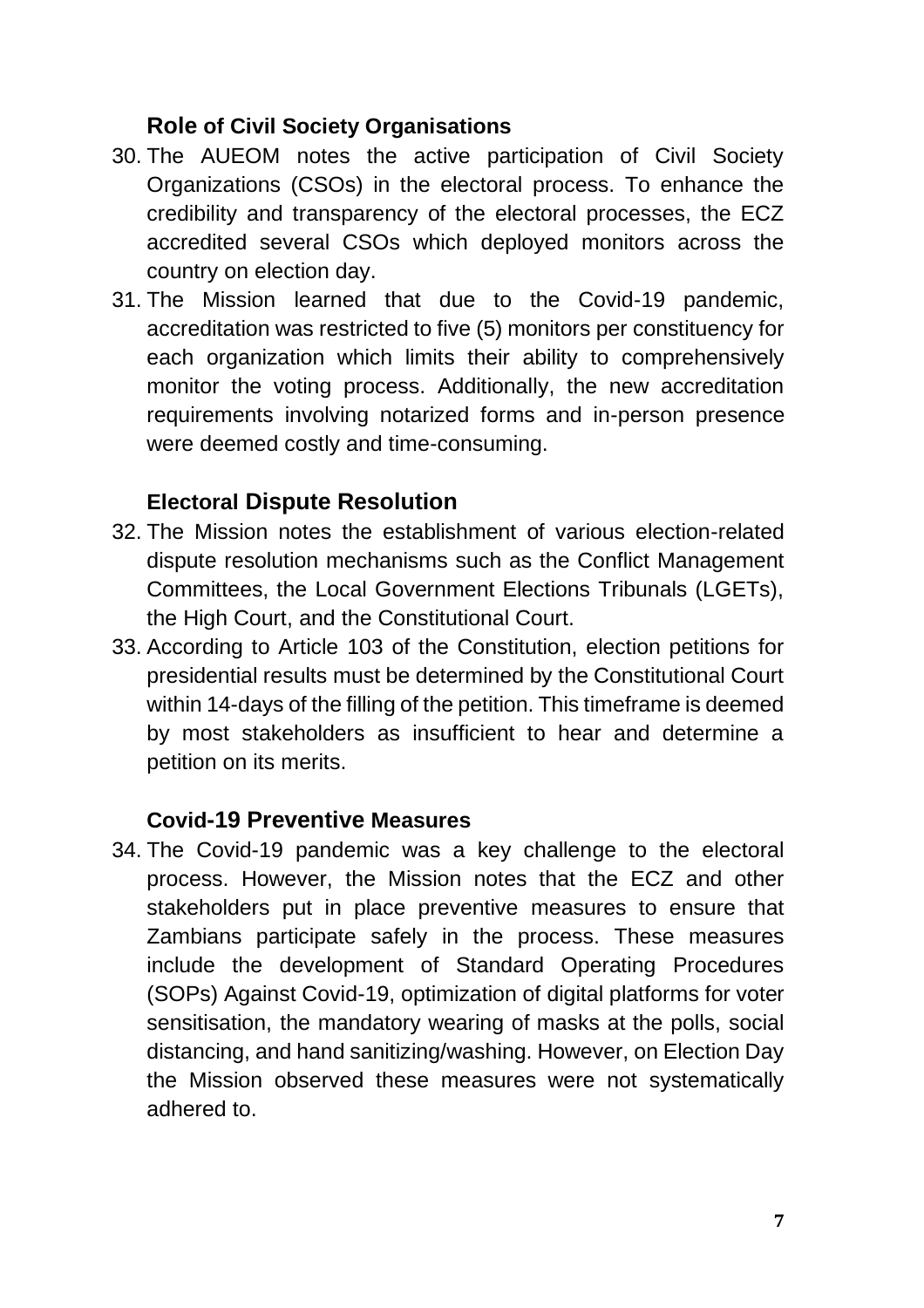# **ELECTION DAY OBSERVATION**

- 35. The AUEOM deployed 30 observers in seven of the ten provinces<sup>2</sup> across the country where they observed opening, voting, closing and counting procedures. The Mission visited a total of 249 polling stations of which 73% (181) were in urban and 27% (67) in rural areas.
- 36. *Poll Atmosphere:* The AUEOM reported that the atmosphere on Election Day was peaceful and calm with no incidents of violence witnessed. Although long queues were observed throughout the day, they were largely orderly, except in a few isolated cases where the crowd was rowdy.
- 37. *Polling Staff and Materials:* All polling stations visited by AU observers had the full complement of six (6) staff, of which, on average four were women. Materials were also available in sufficient quantities. The use of Biometric Voter Identification Devices (BVIDs) in polling stations with high numbers of registered voters expedited the verification process.
- 38. *Polling Procedures:* Election Day procedures, including the display of ballot boxes, verification and inking of voters, ballot stamping, sealing of ballot boxes, reconciliation and counting, provision of copies of the polling station voters list to party agents among others, were largely adhered to and conducted in a transparent manner.
- *39. Secrecy of the Ballot:* 95% (236) of the polling stations visited by AU observers were laid out in an appropriate manner that ensured the secrecy of the ballot. However, in a few cases (13), the secrecy of the ballot was compromised due to the limited space and overcrowding.
- *40. Facilitation of the Right to Vote: The AUEOM observed* that priority was given to persons with disabilities (PwDs), the elderly, expectant, and nursing mothers. Additionally, assistance was provided to voters who required such support. Braille jackets/ tactile ballots were made available to persons with visual impairment.

 $2$  Lusaka (4 teams), Southern Province (2 Teams), Central Province (1 Team), Eastern Province (1 Team), Copperbelt (2 Teams), North Western (1 Team) and Western Province (1 Team) excluding the Core Team.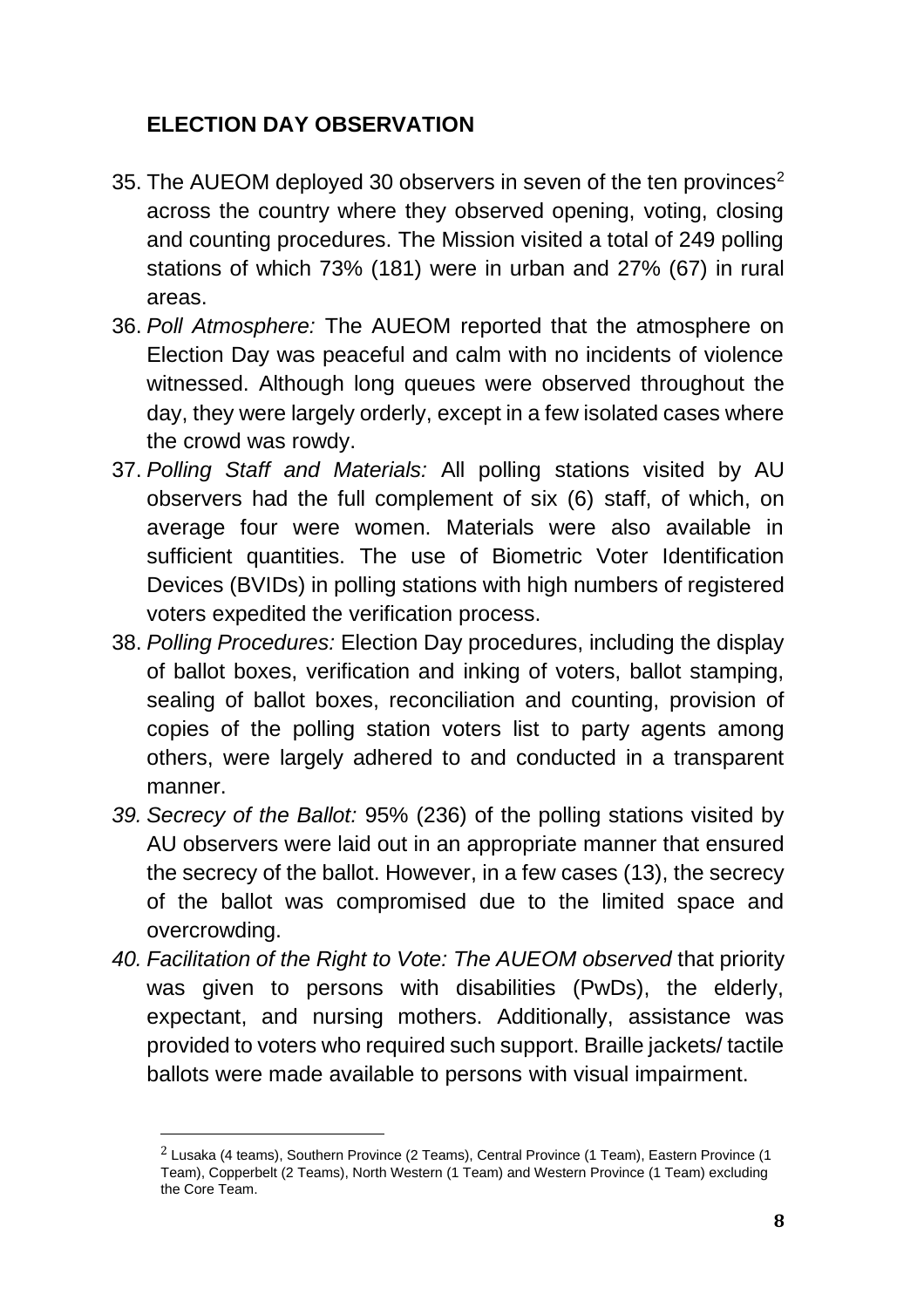- *41. Accessibility:* 42 polling stations visited were not accessible to voters on wheelchairs due to poor levelling of the ground and in other instances, crowds obstructed the entrance.
- 42. *Oversight:* The presence of PF and UPND party agents was observed in all polling stations visited, while agents for Socialist Party and independent candidates were seen in a few stations. AU observers reported a high number of monitors in all visited polling stations. They also reported that result sheets were posted outside the polling stations and party/candidate agents were provided with copies.
- 43. *Poll opening and closing Time:* Most polling stations visited opened on time, with only a few opening late because the polling officials were waiting for party agents to arrive and delay in setting up polling stations. The majority of the polling stations visited (12 out of 18) did not close on time (18:00). However, all voters who were on the queue at the time of the closing of polls were allowed to vote.
- 44. *Security Personnel/Agents:* The presence of the police was observed in all stations visited and their conduct was professional. The presence of the military was not observed at polling stations visited, except in two stations during closing.

# **CONCLUSION**

- 45. Despite reports of the unlevelled playing field and politically motivated violence during the pre-electoral period, and Covid-19 related challenges, in general, AUEOM observers reported that Election Day operations were conducted in a peaceful, transparent and professional manner.
- 46. The AUEOM commends the people of Zambia for their clear enthusiasm and determination to peacefully express their will through the ballot box. The Mission calls on all stakeholders to remain peaceful and calm while awaiting the announcement of final results by the Electoral Commission of Zambia. The Mission urges all political leaders and their supporters to not undertake any action that will undermine the peace and stability of the country.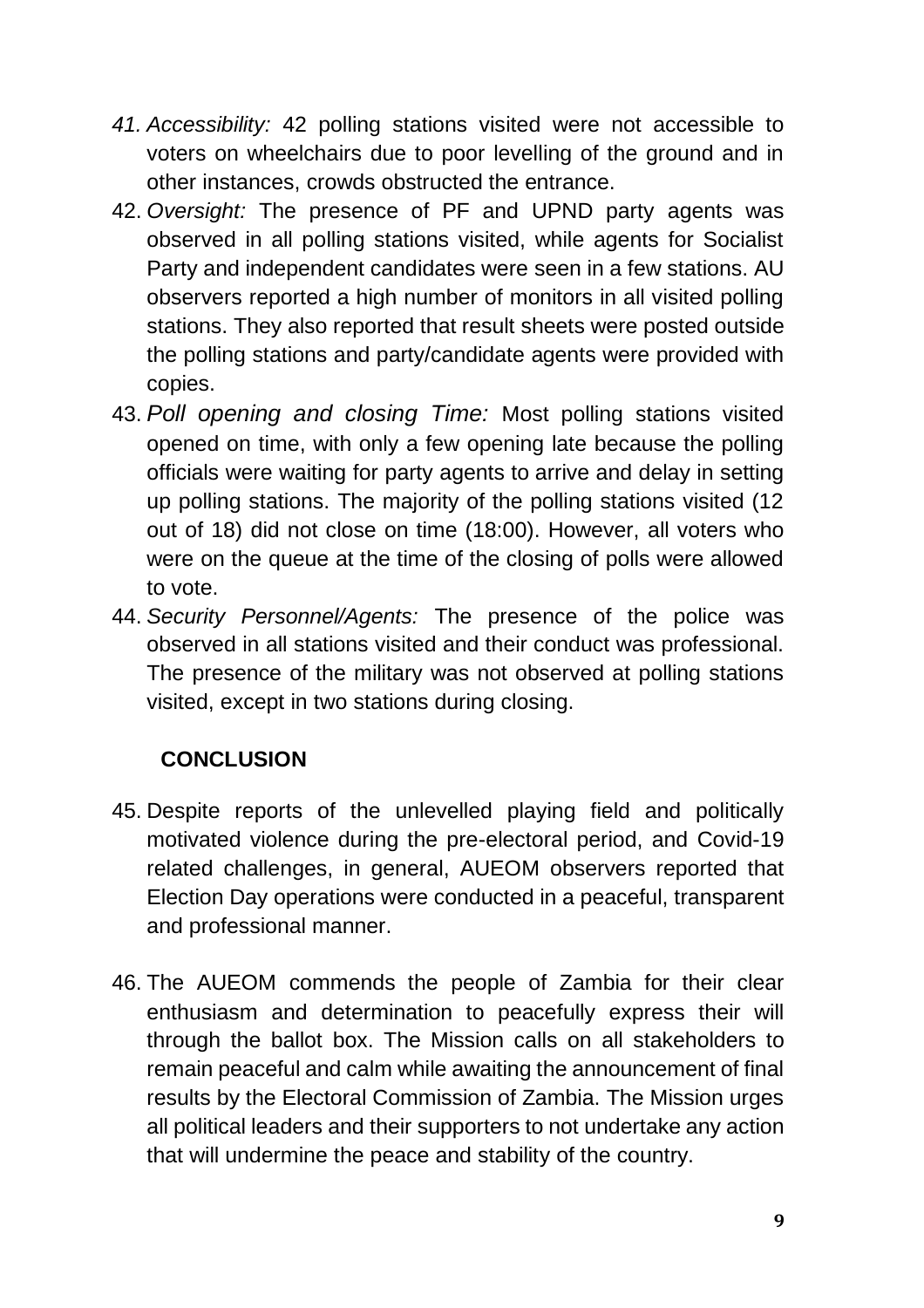## **RECOMMENDATIONS**

47. In the spirit of cooperation and commitment to strengthening democratic processes in Zambia, the AUEOM offers the following preliminary recommendations for consideration by stakeholders:

#### **To the Government of Zambia**

- Urgently undertake measures to address underlying factors of increasing tension and politically motivated violence through inclusive dialogue and engagement with other stakeholders.
- Review the period provided for determining election petitions for presidential elections to allow sufficient adjudication time.
- Prosecute perpetrators of election-related violence and other forms of political coercion.
- Create enforcement mechanisms for ensuring that state resources (both human and material) do not serve partisan interests.

#### **To the Electoral Commission of Zambia (ECZ)**

- Enhance transparency and trust in the electoral process and ensure the ECZ is widely perceived to be a credible institution by adopting proactive engagement measures with stakeholders particularly opposition parties and CSOs.
- Review the process of accreditation to facilitate the participation of observers, monitors and party agents to enhance the transparency and credibility of the electoral process.
- Review the number of voters allocated per polling station to ease the problem of long queues and congestion.
- Adopt and publicize transparent procedures for the tabulation, transmission, and announcement of results.

#### **To Political Parties**

- Refrain from acts of violence, hate speech, incitement, and intimidation of opponents during the electoral process.